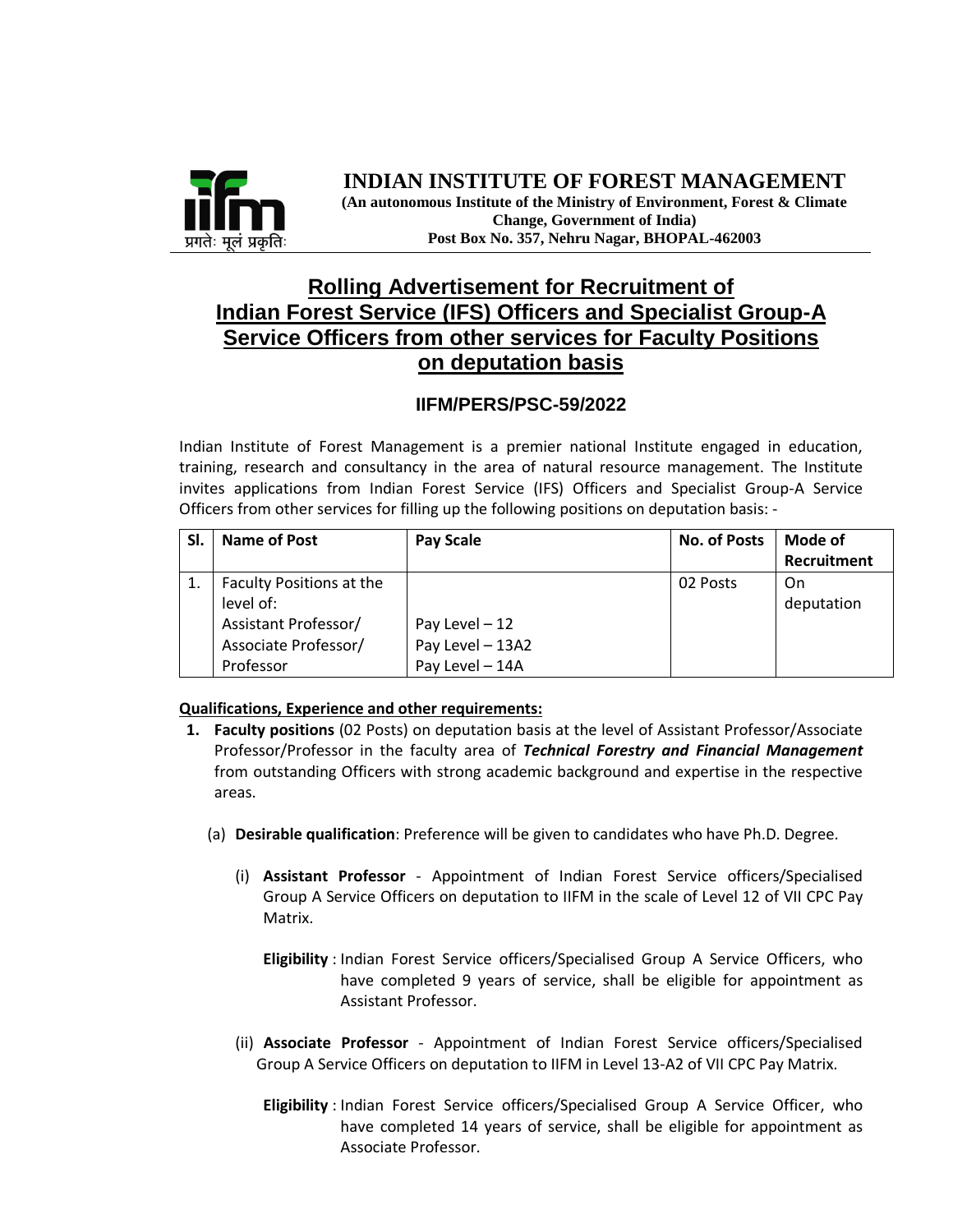- **(iii) Professor** Appointment of Indian Forest Service officers/Specialised Group A Service Officer on deputation to IIFM in the Level 14A of VII CPC Pay Matrix.
	- **Eligibility** : Indian Forest Service officers/Specialised Group A Service Officers, who have completed 18 years of service, shall be eligible for appointment as Professor.
- (b) **Deputation tenure**: The tenure shall initially be for three years but liable to be curtailed at an earlier date or extendable at the discretion of the competent authority as per Govt. of India norms.
- (c) **Age limit: Maximum age limit for all the above positions shall be 55 years.**
- (d) The cut-off date for determining the age and experience will be the  $1<sup>st</sup>$  January and  $1<sup>st</sup>$  July of the year.
- (e) **Processing of Applications**: Depending upon the requirement and or vacancies, applications received from Indian Forest Service Officers and Specialised Group A Service Officers will be processed twice in a year.

Based on the number and quality of applications received, the Institute shall shortlist the candidates for the appropriate faculty positions based on the qualifications and experience of the candidates.

The Institute reserves the right to fill up or not to fill up any or all the posts or to shortlist and select the candidates in any suitable position against the above posts. Mere fulfilling of the minimum qualifications and/or experience will not confer any right to the candidates for being called for interview or/and for his/her selection.

Applications from Interested candidates fulfilling the eligibility conditions in the prescribed format appended herewith may be forwarded through proper channel, along with (a) attested copies of certificates, (b) certified copies of APARs/ACRs of preceding five years and (c) Vigilance Clearance certificate (d) details of cooling off period, will be accepted throughout the year. **Applications, super scribing the post applied for, should be submitted to the Director, Indian Institute of Forest Management, P.B. No.-357, Nehru Nagar, Bhopal-462003 duly forwarded through proper channel.**

**(Director)**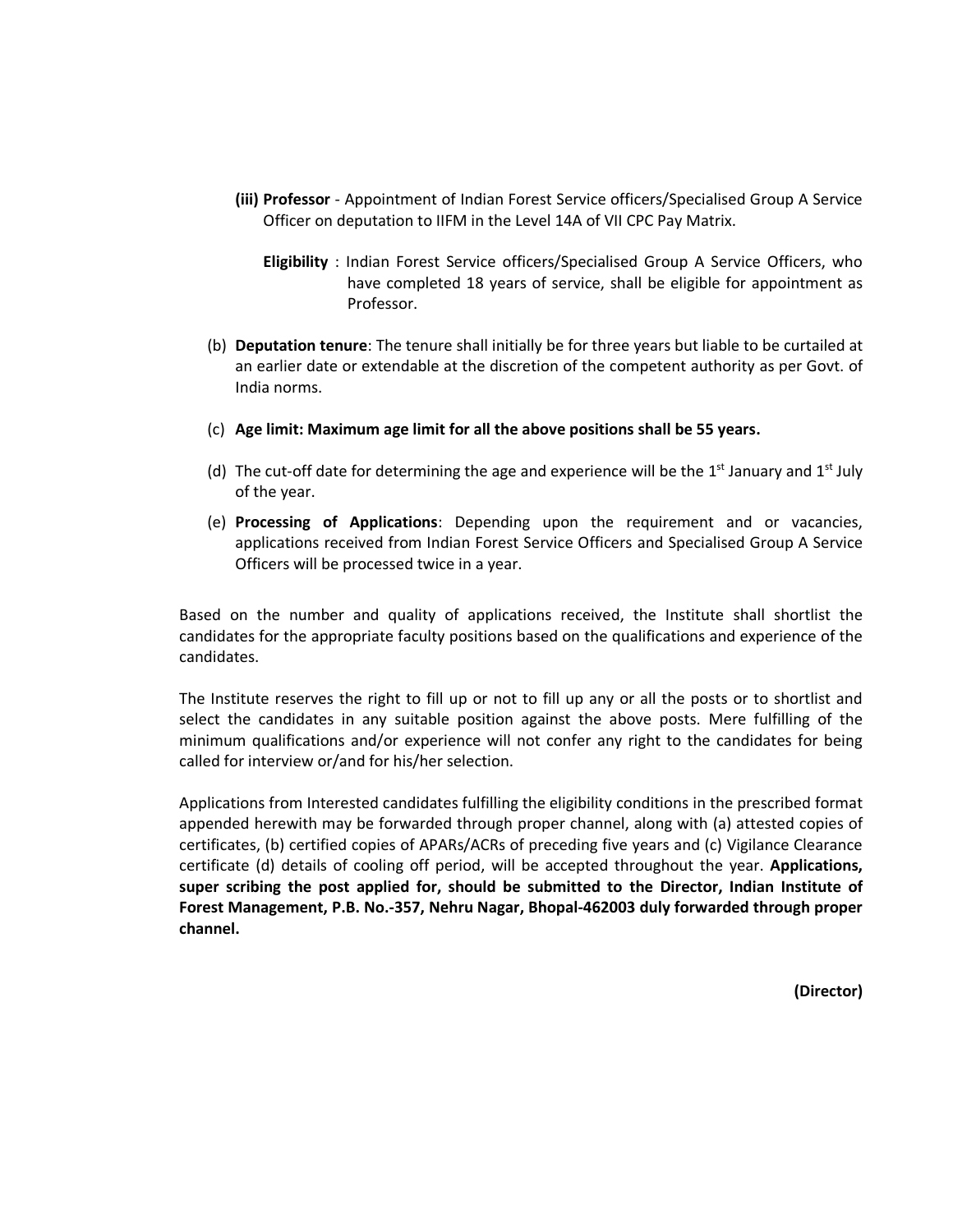

### **INDIAN INSTITUTE OF FOREST MANAGEMENT**

(An Autonomous Institute of the Ministry of Environment, Forest & Climate Change, Government of India) **P B No.357, Nehru Nagar, Bhopal 462003 (MP, India**) Website : [www.iifm.ac.in](http://www.iifm.ac.in/)

| $\mathbf{v}$                                               |
|------------------------------------------------------------|
| APPLICATION FORM FOR FACULTY POSITIONS ON DEPUTATION BASIS |

## **(a) Personal Information**

|     | $\cdot$                |                                                             |          |                            |                   |                      |  |  |  |
|-----|------------------------|-------------------------------------------------------------|----------|----------------------------|-------------------|----------------------|--|--|--|
| 01  |                        | Post Applied for (Only one                                  |          |                            |                   |                      |  |  |  |
|     | post to be mentioned)  |                                                             |          |                            |                   |                      |  |  |  |
|     | Faculty Area (Only one |                                                             |          |                            |                   |                      |  |  |  |
|     |                        | faculty area to be mentioned)                               |          |                            |                   |                      |  |  |  |
| 02  | Name                   |                                                             |          |                            |                   |                      |  |  |  |
|     |                        |                                                             |          |                            |                   |                      |  |  |  |
|     |                        |                                                             | Surname  |                            | <b>First Name</b> | <b>Second Name</b>   |  |  |  |
| 03  |                        | Father's/Husband's Name                                     |          |                            |                   |                      |  |  |  |
| 04  |                        | Date of Birth                                               | Age:     |                            | Date of Birth     |                      |  |  |  |
|     |                        |                                                             |          |                            |                   |                      |  |  |  |
| 05  |                        | Cadre and year of allotment                                 |          |                            |                   |                      |  |  |  |
| 06  |                        | <b>Contact Address</b>                                      |          |                            |                   |                      |  |  |  |
|     |                        |                                                             |          |                            |                   |                      |  |  |  |
|     |                        |                                                             |          |                            |                   |                      |  |  |  |
|     |                        |                                                             |          |                            |                   |                      |  |  |  |
|     |                        |                                                             |          |                            |                   |                      |  |  |  |
|     |                        |                                                             |          |                            |                   |                      |  |  |  |
|     |                        |                                                             | Tel. No. | Mob :--------------------- |                   |                      |  |  |  |
| (b) |                        | <b>Educational Qualifications (In chronological order):</b> |          |                            |                   |                      |  |  |  |
|     | Degree/                | Name of Institution/                                        | Passing  | Grade**/                   | Percentage        | <b>Main Subjects</b> |  |  |  |
|     | Diploma*               | <b>University</b>                                           | Year     | <b>Division</b>            | of marks          |                      |  |  |  |
|     |                        |                                                             |          |                            |                   |                      |  |  |  |
|     |                        |                                                             |          |                            |                   |                      |  |  |  |
|     |                        |                                                             |          |                            |                   |                      |  |  |  |
|     |                        |                                                             |          |                            |                   |                      |  |  |  |
|     |                        |                                                             |          |                            |                   |                      |  |  |  |
|     |                        |                                                             |          |                            |                   |                      |  |  |  |
|     |                        |                                                             |          |                            |                   |                      |  |  |  |

\*If Diploma, then whether it is equivalent to Degree, if yes, then details to be furnished like equivalence given by organization (AICTE/AIU etc.)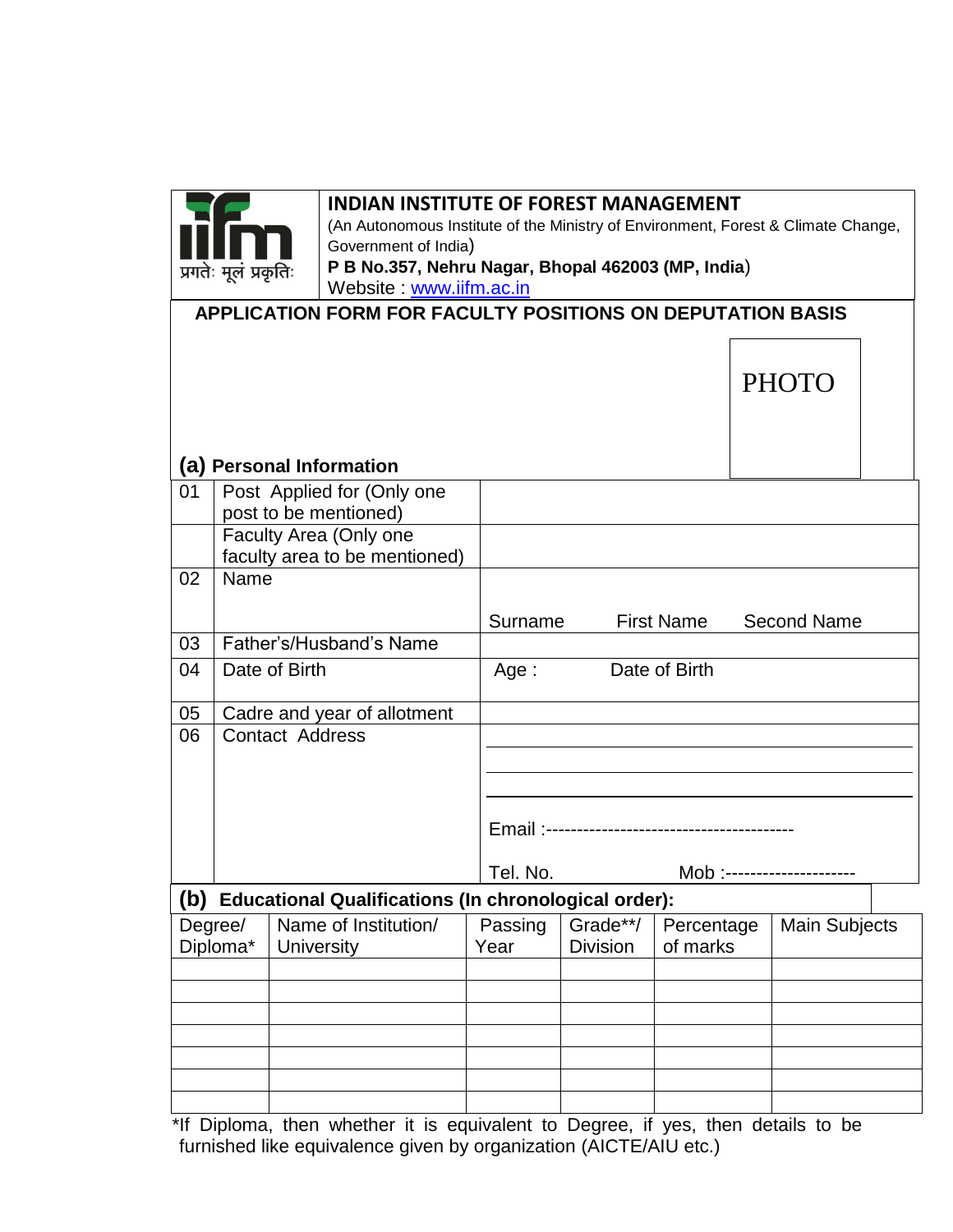\*\*In case, if the University/Institute has not awarded division, then equivalence certificate in terms of Grade from the University/Institution should be given.

| a)<br>b)<br>$\mathsf{C}$<br>(d)Teaching/Research/work experience:<br><b>Total Years of Experience:</b><br>: Years:<br>Months:<br>i) Teaching<br>ii) Research : Years :<br>Months:<br>iii) Administration: Years :<br>Months:<br>(e) Position Held in Detail:<br>SI.<br>Designation   Organization<br><b>From</b><br>To<br><b>Scale of</b><br><b>Nature of</b><br><b>Gross</b><br>No.<br><b>Monthly</b><br>Job<br>pay<br>pay<br>(f) Details of Publications:<br>International refereed journal with citation:<br>i)<br>1.<br>2.<br>3.<br>ii)<br>National refereed journal with citation:<br>1.<br>2.<br>3.<br>iii)<br><b>Other Publications, including Books/Monographs;</b><br><b>Conference/Seminar proceedings with details:</b><br>1.<br>2.<br>3.<br><u>(g)</u><br>Research projects handled with details :<br>1. | $\mathbf{c}$ | <b>Areas of Specialization:</b> |  |  |  |  |  |  |  |  |
|----------------------------------------------------------------------------------------------------------------------------------------------------------------------------------------------------------------------------------------------------------------------------------------------------------------------------------------------------------------------------------------------------------------------------------------------------------------------------------------------------------------------------------------------------------------------------------------------------------------------------------------------------------------------------------------------------------------------------------------------------------------------------------------------------------------------|--------------|---------------------------------|--|--|--|--|--|--|--|--|
|                                                                                                                                                                                                                                                                                                                                                                                                                                                                                                                                                                                                                                                                                                                                                                                                                      |              |                                 |  |  |  |  |  |  |  |  |
|                                                                                                                                                                                                                                                                                                                                                                                                                                                                                                                                                                                                                                                                                                                                                                                                                      |              |                                 |  |  |  |  |  |  |  |  |
|                                                                                                                                                                                                                                                                                                                                                                                                                                                                                                                                                                                                                                                                                                                                                                                                                      |              |                                 |  |  |  |  |  |  |  |  |
|                                                                                                                                                                                                                                                                                                                                                                                                                                                                                                                                                                                                                                                                                                                                                                                                                      |              |                                 |  |  |  |  |  |  |  |  |
|                                                                                                                                                                                                                                                                                                                                                                                                                                                                                                                                                                                                                                                                                                                                                                                                                      |              |                                 |  |  |  |  |  |  |  |  |
|                                                                                                                                                                                                                                                                                                                                                                                                                                                                                                                                                                                                                                                                                                                                                                                                                      |              |                                 |  |  |  |  |  |  |  |  |
|                                                                                                                                                                                                                                                                                                                                                                                                                                                                                                                                                                                                                                                                                                                                                                                                                      |              |                                 |  |  |  |  |  |  |  |  |
|                                                                                                                                                                                                                                                                                                                                                                                                                                                                                                                                                                                                                                                                                                                                                                                                                      |              |                                 |  |  |  |  |  |  |  |  |
|                                                                                                                                                                                                                                                                                                                                                                                                                                                                                                                                                                                                                                                                                                                                                                                                                      |              |                                 |  |  |  |  |  |  |  |  |
|                                                                                                                                                                                                                                                                                                                                                                                                                                                                                                                                                                                                                                                                                                                                                                                                                      |              |                                 |  |  |  |  |  |  |  |  |
|                                                                                                                                                                                                                                                                                                                                                                                                                                                                                                                                                                                                                                                                                                                                                                                                                      |              |                                 |  |  |  |  |  |  |  |  |
|                                                                                                                                                                                                                                                                                                                                                                                                                                                                                                                                                                                                                                                                                                                                                                                                                      |              |                                 |  |  |  |  |  |  |  |  |
|                                                                                                                                                                                                                                                                                                                                                                                                                                                                                                                                                                                                                                                                                                                                                                                                                      |              |                                 |  |  |  |  |  |  |  |  |
|                                                                                                                                                                                                                                                                                                                                                                                                                                                                                                                                                                                                                                                                                                                                                                                                                      |              |                                 |  |  |  |  |  |  |  |  |
|                                                                                                                                                                                                                                                                                                                                                                                                                                                                                                                                                                                                                                                                                                                                                                                                                      |              |                                 |  |  |  |  |  |  |  |  |
|                                                                                                                                                                                                                                                                                                                                                                                                                                                                                                                                                                                                                                                                                                                                                                                                                      |              |                                 |  |  |  |  |  |  |  |  |
|                                                                                                                                                                                                                                                                                                                                                                                                                                                                                                                                                                                                                                                                                                                                                                                                                      |              |                                 |  |  |  |  |  |  |  |  |
|                                                                                                                                                                                                                                                                                                                                                                                                                                                                                                                                                                                                                                                                                                                                                                                                                      |              |                                 |  |  |  |  |  |  |  |  |
|                                                                                                                                                                                                                                                                                                                                                                                                                                                                                                                                                                                                                                                                                                                                                                                                                      |              |                                 |  |  |  |  |  |  |  |  |
|                                                                                                                                                                                                                                                                                                                                                                                                                                                                                                                                                                                                                                                                                                                                                                                                                      |              |                                 |  |  |  |  |  |  |  |  |
|                                                                                                                                                                                                                                                                                                                                                                                                                                                                                                                                                                                                                                                                                                                                                                                                                      |              |                                 |  |  |  |  |  |  |  |  |
|                                                                                                                                                                                                                                                                                                                                                                                                                                                                                                                                                                                                                                                                                                                                                                                                                      |              |                                 |  |  |  |  |  |  |  |  |
|                                                                                                                                                                                                                                                                                                                                                                                                                                                                                                                                                                                                                                                                                                                                                                                                                      |              |                                 |  |  |  |  |  |  |  |  |
|                                                                                                                                                                                                                                                                                                                                                                                                                                                                                                                                                                                                                                                                                                                                                                                                                      |              |                                 |  |  |  |  |  |  |  |  |
|                                                                                                                                                                                                                                                                                                                                                                                                                                                                                                                                                                                                                                                                                                                                                                                                                      |              |                                 |  |  |  |  |  |  |  |  |
|                                                                                                                                                                                                                                                                                                                                                                                                                                                                                                                                                                                                                                                                                                                                                                                                                      |              |                                 |  |  |  |  |  |  |  |  |
|                                                                                                                                                                                                                                                                                                                                                                                                                                                                                                                                                                                                                                                                                                                                                                                                                      |              |                                 |  |  |  |  |  |  |  |  |
|                                                                                                                                                                                                                                                                                                                                                                                                                                                                                                                                                                                                                                                                                                                                                                                                                      |              |                                 |  |  |  |  |  |  |  |  |
|                                                                                                                                                                                                                                                                                                                                                                                                                                                                                                                                                                                                                                                                                                                                                                                                                      |              |                                 |  |  |  |  |  |  |  |  |
| 2.<br>$\overline{3}$ .                                                                                                                                                                                                                                                                                                                                                                                                                                                                                                                                                                                                                                                                                                                                                                                               |              |                                 |  |  |  |  |  |  |  |  |
| (h)<br><b>Awards/Honors/Scholarships:</b>                                                                                                                                                                                                                                                                                                                                                                                                                                                                                                                                                                                                                                                                                                                                                                            |              |                                 |  |  |  |  |  |  |  |  |
| 1                                                                                                                                                                                                                                                                                                                                                                                                                                                                                                                                                                                                                                                                                                                                                                                                                    |              |                                 |  |  |  |  |  |  |  |  |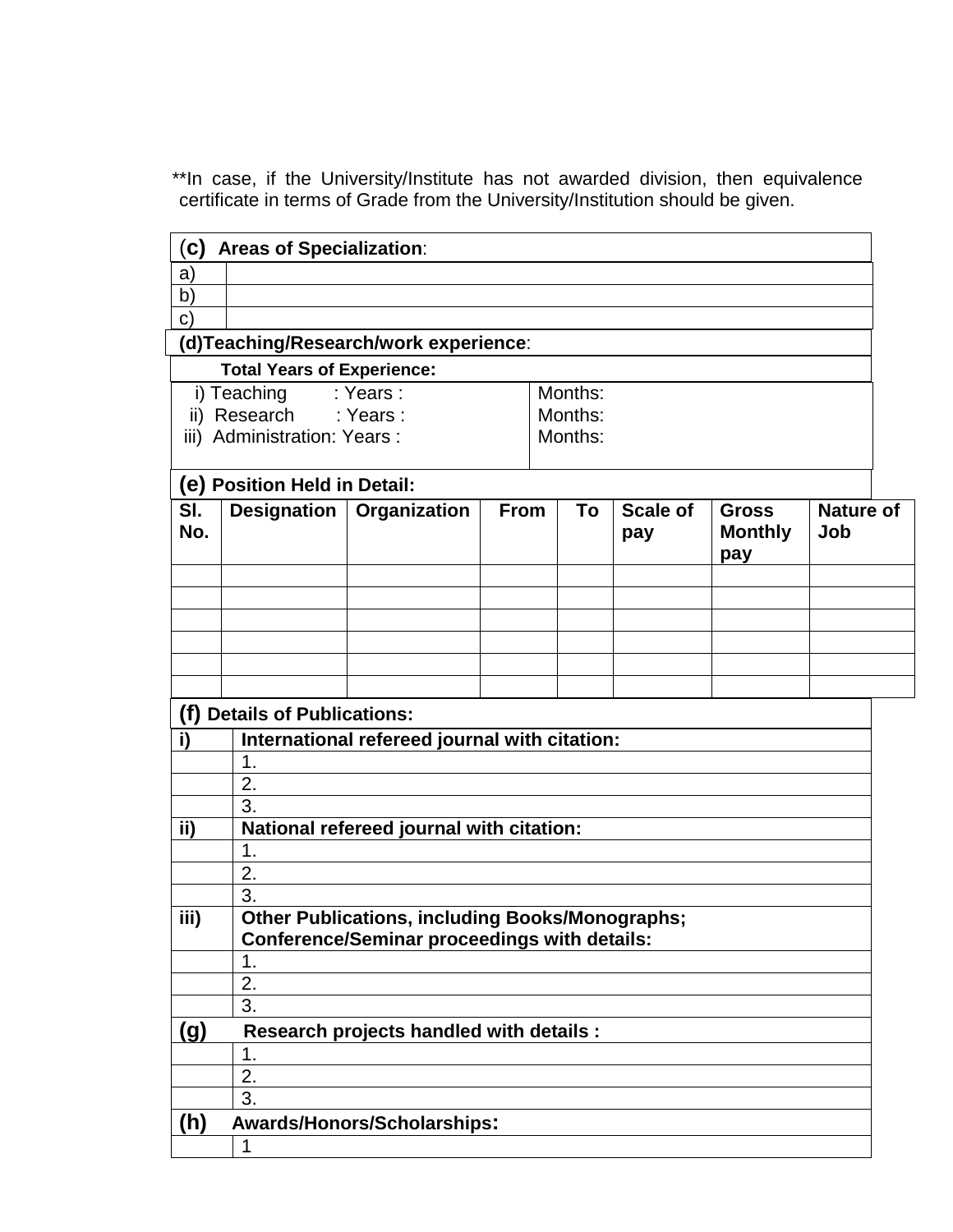| າ                                                                     |
|-----------------------------------------------------------------------|
| 3                                                                     |
|                                                                       |
| <b>Details of Academic Administration/Administrative Experiences:</b> |
|                                                                       |
| 2.                                                                    |
| 3.                                                                    |
| Any other Information:                                                |
|                                                                       |
| 2.                                                                    |
| 3.                                                                    |

# **Declaration by the Applicant**

I hereby declare that all the particulars stated in the application & enclosures are true to the best of my knowledge and belief.

(Signature of the Applicant)

Place:

Date :

**NB:** Self attested copies of certificates/testimonials should be submitted along with the application.

| <b>List of enclosures:</b> |  |
|----------------------------|--|
| 1.                         |  |
| 2.                         |  |
| 3.                         |  |
| 4.<br>5.                   |  |
| 6.                         |  |
|                            |  |